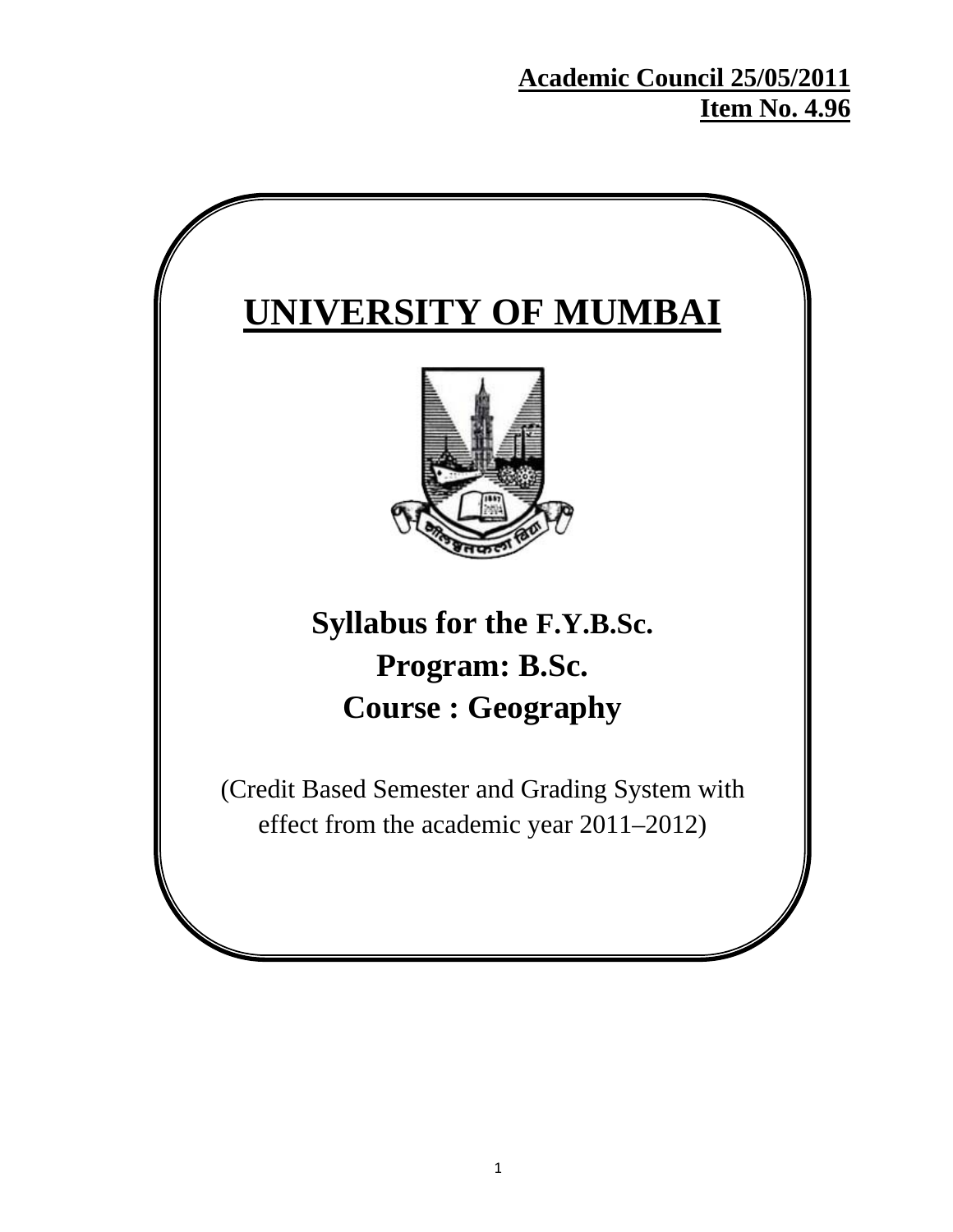# **F.Y.B.Sc. Geography Syllabus Restructured for Credit Based and Grading System To be implemented from the Academic year 2011-2012**

# **SEMESTER I**

| <b>Course Code</b> | <b>UNIT</b>  | <b>Credits</b> | L / Week |
|--------------------|--------------|----------------|----------|
| <b>USGR101</b>     |              |                |          |
|                    | $\mathbf{I}$ |                |          |
|                    | Ш            |                |          |
| <b>USGR102</b>     |              |                |          |
|                    | Н            |                |          |
|                    | Ш            |                |          |
| <b>USGRP1</b>      |              |                |          |

### **SEMESTER II**

| <b>Course Code</b> | <b>UNIT</b> | <b>Credits</b> | L / Week |
|--------------------|-------------|----------------|----------|
| <b>USGR201</b>     |             |                |          |
|                    | $\mathbf H$ |                |          |
|                    | Ш           |                |          |
| <b>USGR202</b>     |             |                |          |
|                    | $\rm II$    |                |          |
|                    | Ш           |                |          |
| <b>USGRP2</b>      |             |                |          |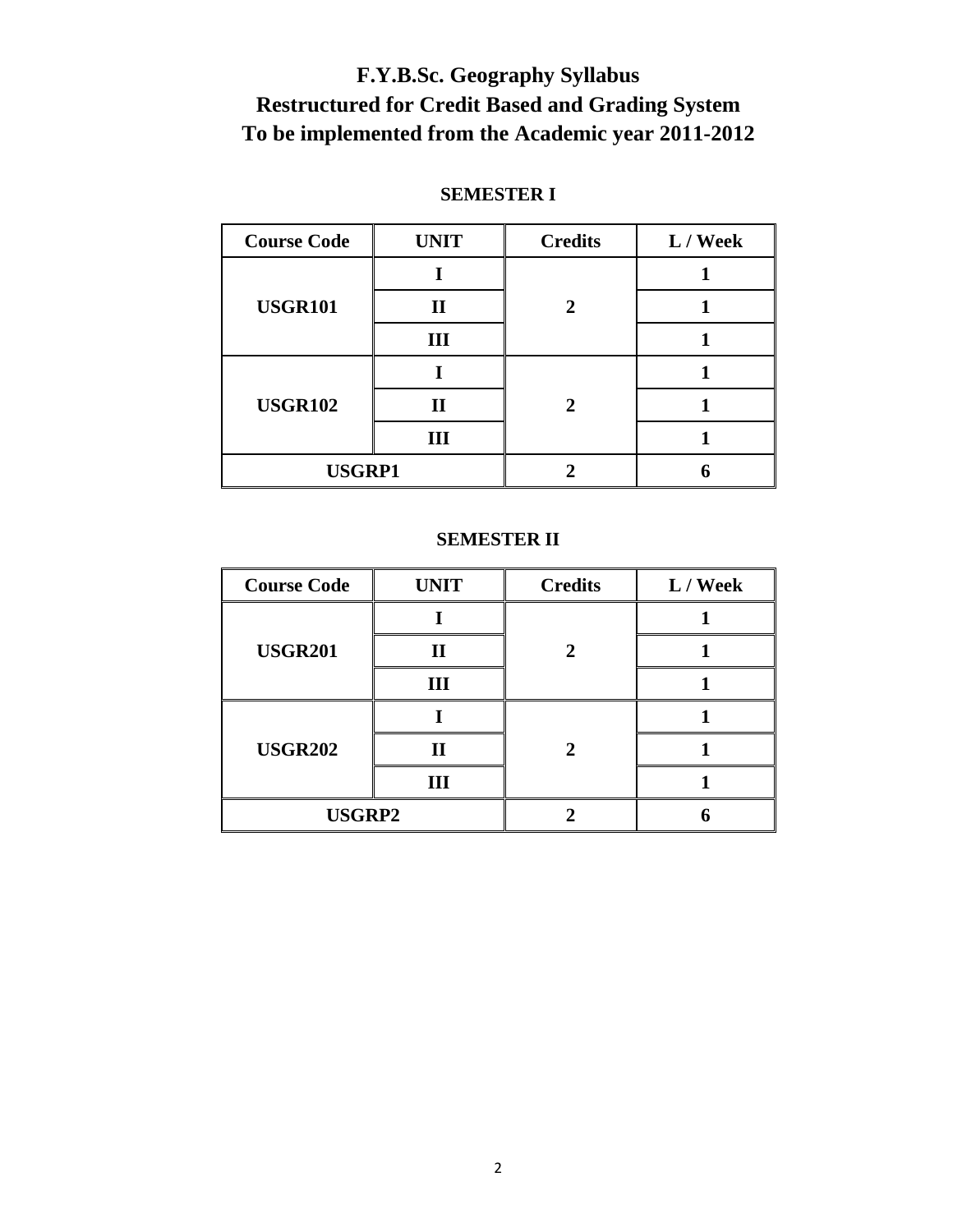# **F.Y.B.Sc. Geography Syllabus modified for Credit System To be implemented from the Academic year 2011-2012**

**Semester I** 

### **Course Code : USGR101**

### **Introduction to Geography (2 Credits)**

Early beginnings of Geography: observations and description - Location and patterns – Need for explanation: scientific approach - Association, causation and model building - Evolution of systematic geography : development of physical geography - Impact of physical sciences and specialization - Evolution of branches and sub-branches.

### **Unit : II** (15 Lectures)

Approach to physical geography through application of scientific concepts - Understanding volcanism and seismicity - Formation of minerals and rocks – Rocks and landforms - Tectonic landforms : folding and faulting. Concept of soil as medium to plant growth - Factors and processes affecting soil formation - Broad distribution of zonal soils - Soil Properties in relation to agriculture - Soil Profile.

Introduction to atmosphere : its evolution and changing composition – Present composition of dry atmosphere - role of moisture - Relative humidity and concepts of dew point and condensation - Forms of condensation and precipitation - concepts of weather and climate.

### **Unit – III: (15 Lectures)**

# **Unit : I** (15 Lectures)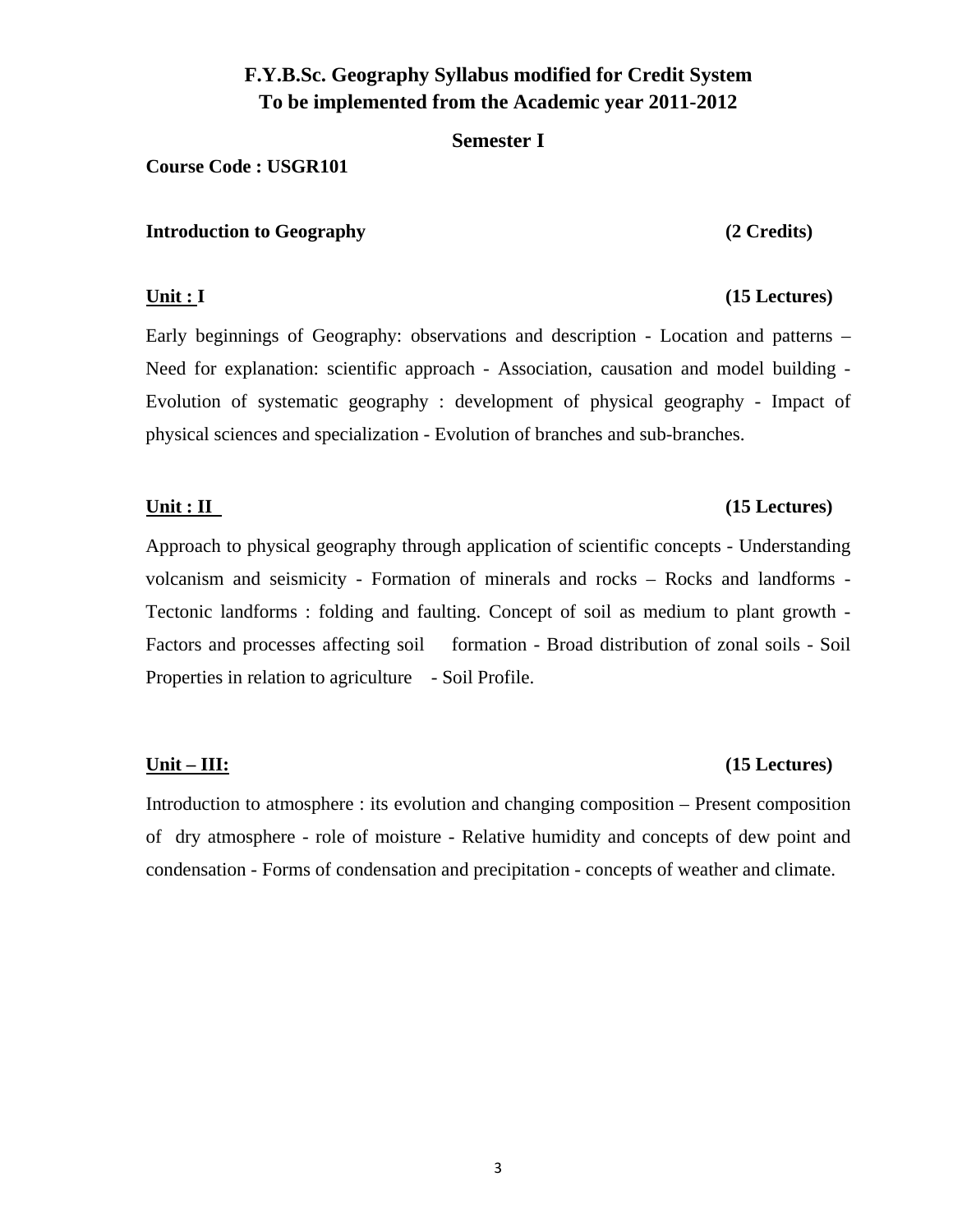### **Fundamentals of Human Geography (2 Credits)**

**Human Geography :** Nature & scope, Branches, Importance, Major contributors to Human Geography Changes in the Man – Environment relationship: a historical perspective.

### Unit : II (15 Lectures)

**Population Geography** World: Factors affecting growth & distribution of population Demographic Transition Model, Demographic Characteristics: Sex Ratio, Literacy Rate, Occupational Structure, Life Expectancy, Rural-Urban composition, Age and Sex Pyramid Concepts of under, optimum and over population, their consequences  $\&$  examples **Migration** Definition –Types-Scale ,Causes and consequences of migration –challenges & measures

## **Unit – III: (15 Lectures)**

# World: Distribution of Race, Languages, Religions, Tribe, Caste, Folk culture and Gender issues. Concept of social well being – Indicators & measurement of social well being; examples.

Human Resource Development (HRD) – concept  $\&$  need for using HRD Human Development Index

4

# **Unit : I** (15 Lectures)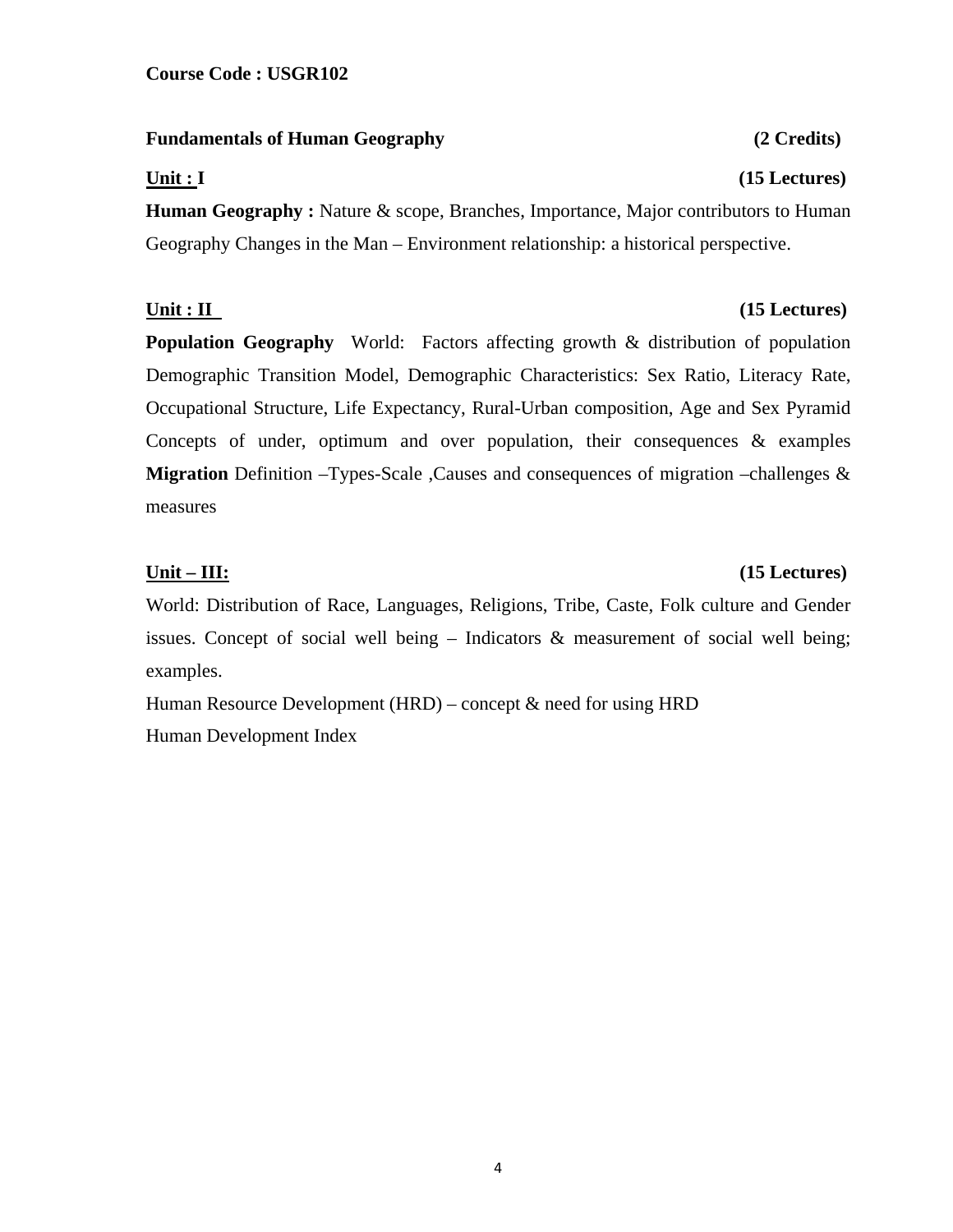### **Course Code : USGRP1**

### **SEMESTER I; PRACTICAL – I**

- A) Concept of map, types of maps and map reading Plan of the Earth: Preparation of Simple map / Base map, Pace Survey
- B) Basic elements of map
	- a) Location: Latitude, Longitude, Graticule, use of atlas
	- b) Direction : Major directions, concept of bearing, use of magnetic compass
	- c) Distance : Concept of scale, measurement of distances on the map
	- d) Conventional signs and symbols
	- e) Concept of Contour and MSL
	- Different types of slopes and landforms represented by the contours,
	- Contour interpolation, Drawing of cross section and profiles, intervisibility

### **Skill Experiments**

- A) Field sketching Physical and cultural features Elevation, cross section, profiles and Three dimensional block diagrams
- B) Basic concepts of GIS, Remote Sensing and GPS

### **PRACTICAL – II**

Preparation of maps & diagrams using following cartographic techniques

- a) Distribution maps
- b) Graphs
- c) Bar diagram
- d) Circle diagram
- e) Pie chart
- f) Age / Sex pyramid
- g) Flow diagrams / Flow maps /Ray diagram
- h) Calculation of Human Development Index
- i) Social survey Interview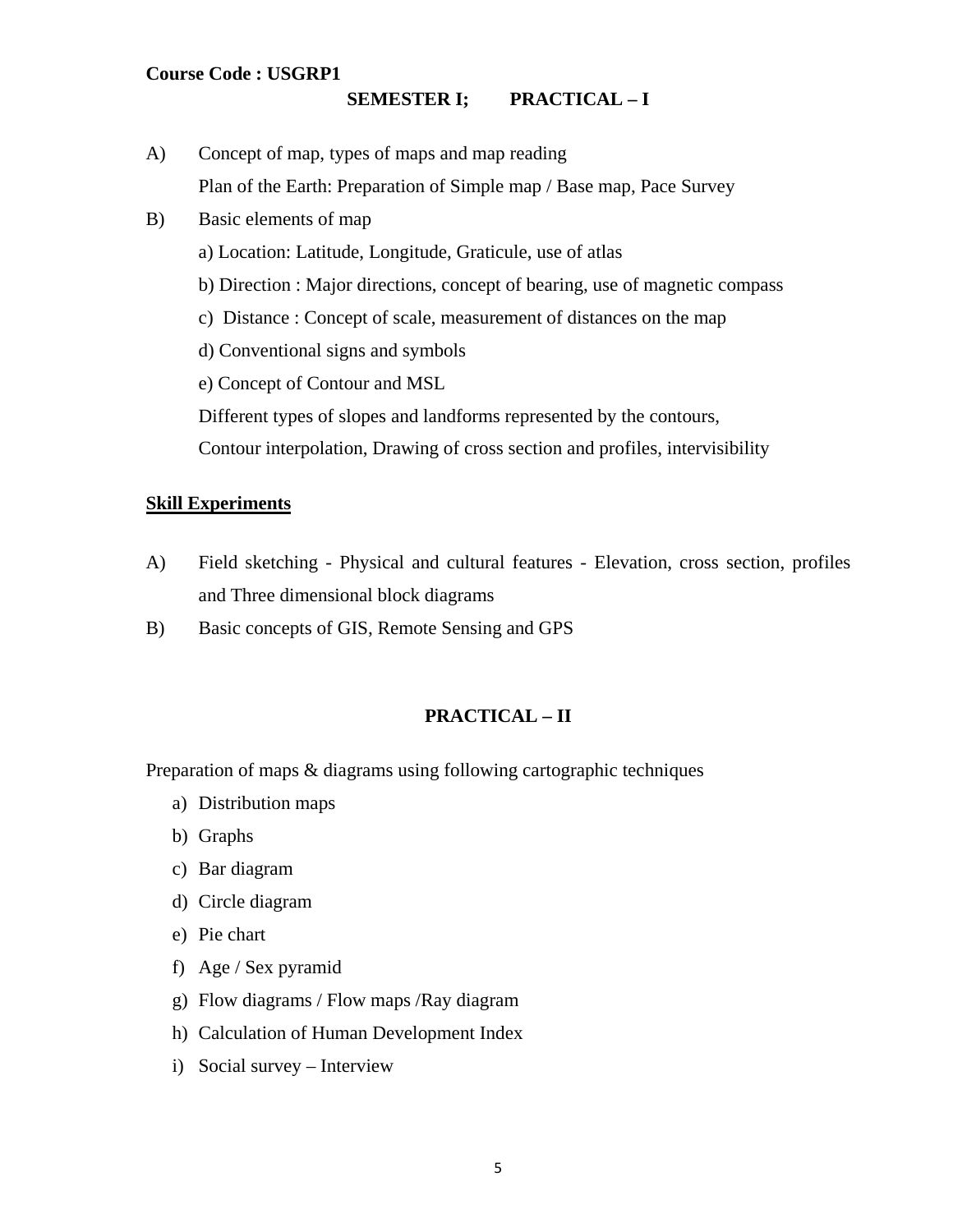# **Course Code : USGR201**  Introduction to Geography  $(2 \text{ Credits})$

Rise of man as a factor affecting geographical phenomena: beginnings of human geography - Changing nature of man-environment relation: determinism, possibilism, stop and go determinism, voluntarism - Positive, normative, behavioural and welfare approaches.

### **Unit : II** (15 Lectures)

Increasing human influence and ramifications in human activities: economic, social, political, cultural, historical - Initial branching - Increasing specialization and complexities: evolution of sub-branches.

Man-environment conflict and ecological crisis - Rise of environmental geography - Increasing attention to environmental planning and management - Environmental movements - Global and national efforts to save environment

### **Unit : I** (15 Lectures)

# **Unit – III: (15 Lectures)**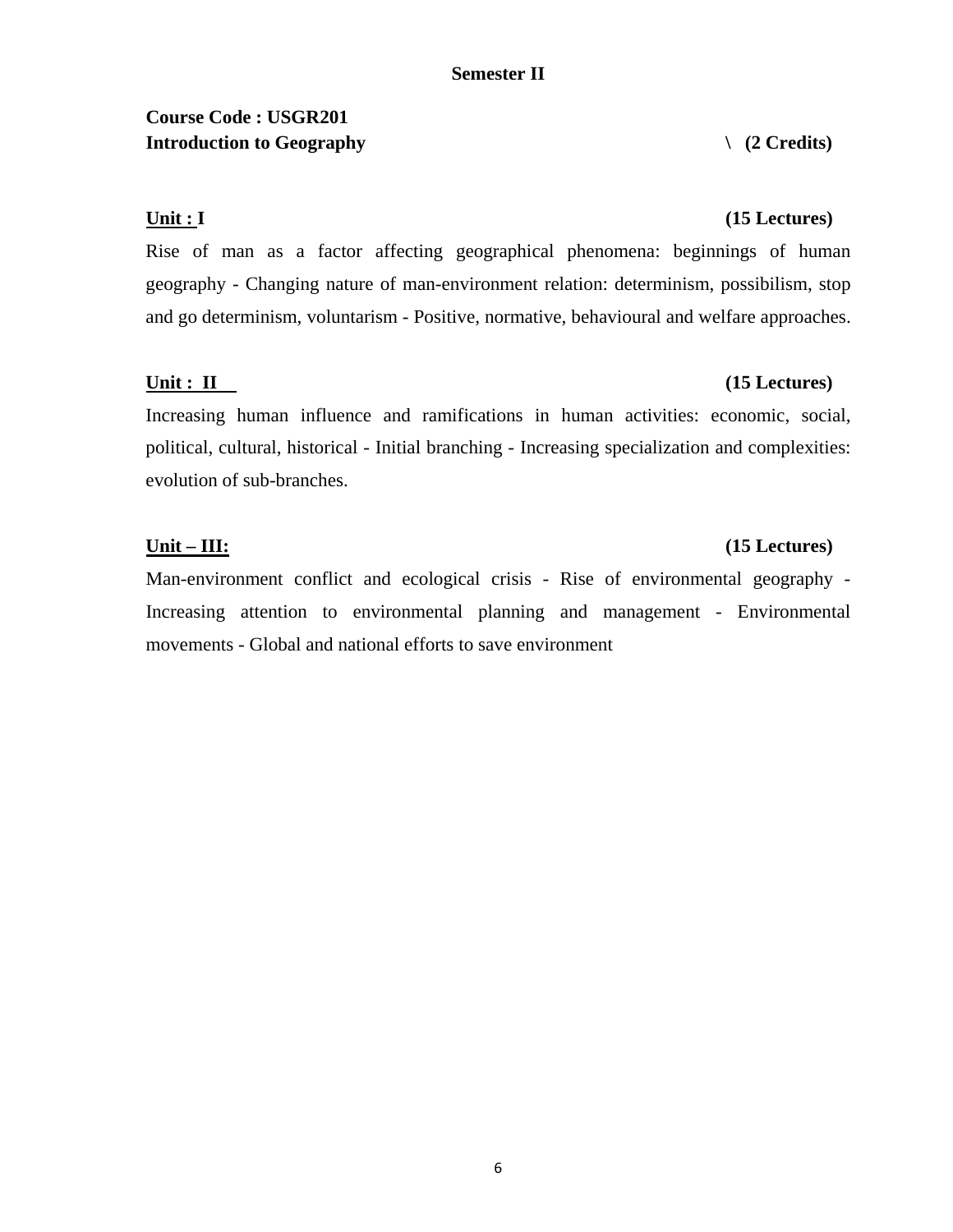### **Fundamentals of Human Geography (2 Credits)**

### **Unit : I** (15 Lectures)

**Geography of Rural Settlement:** Rural settlements: Evolution, site, situation, types, size, spacing and morphology House types & building material used in Maharashtra and India **Geography of Urban Settlement :** Introduction ,Urbanization – Process and Problems, Classification of Towns, Urban Landuse Models, Rural – urban fringe & sphere of urban influence

### **Unit : II** (15 Lectures)

**Political Geography :** Concept of state, nation & nation-state, Frontiers and boundaries: Types (Frontiers & boundaries with special reference to India & neighboring countries), Geopolitics , Global strategic views

**Geography of the Developing Countries :** Concept, characteristics of the developing countries & cities , Development problems associated with the developing countries , Impact of globalization & the role of MNCs

# **Unit – III: (15 Lectures)**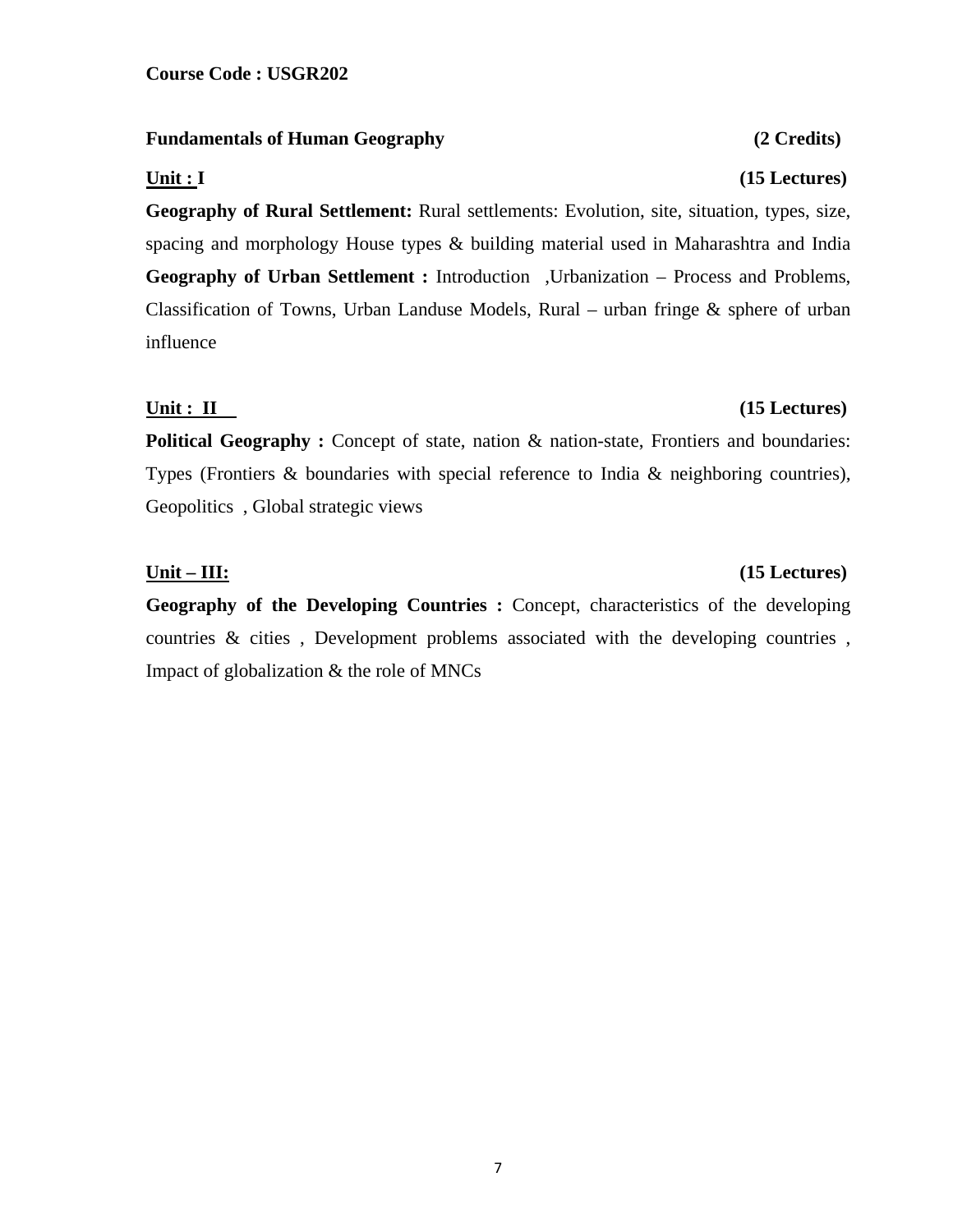# **Course Code : USGRP2 Semester II; PRACTICAL – I**

### **Regular experiments**

A) Concept of Statistical diagrams - Importance of statistical diagrams in Geography,

Difference between maps and diagrams

(Preparation and Interpretation of diagrams)

Graphs - Simple, Superimposed, Band

Bars - Simple, Multiple, Divided

Proportionate Circles

Divided Circles (Pie diagrams)

- B) Distribution maps
	- (Preparation and Interpretation of maps)

Simple distribution map

Dot map

Choropleth map

Isopleth map

Flow map

### **Skill Experiments**

Field excursion to study the landscape

# **PRACTICAL – II**

Preparation of maps & diagrams using following cartographic techniques

- a) Distribution maps
- b) Diagrams / sketches / cross-sections of house types settlement sites, patterns w.r.t. SOI Toposheets: 1:50,000, 1:25,000 etc.
- c) Nearest neighbor analysis
- d) Proportionate circles / pie diagram

### **Skill Experiments**

- a) Field sketching
- b) Field study of rural / urban settlement
- c) Morphology of rural settlement- Field visit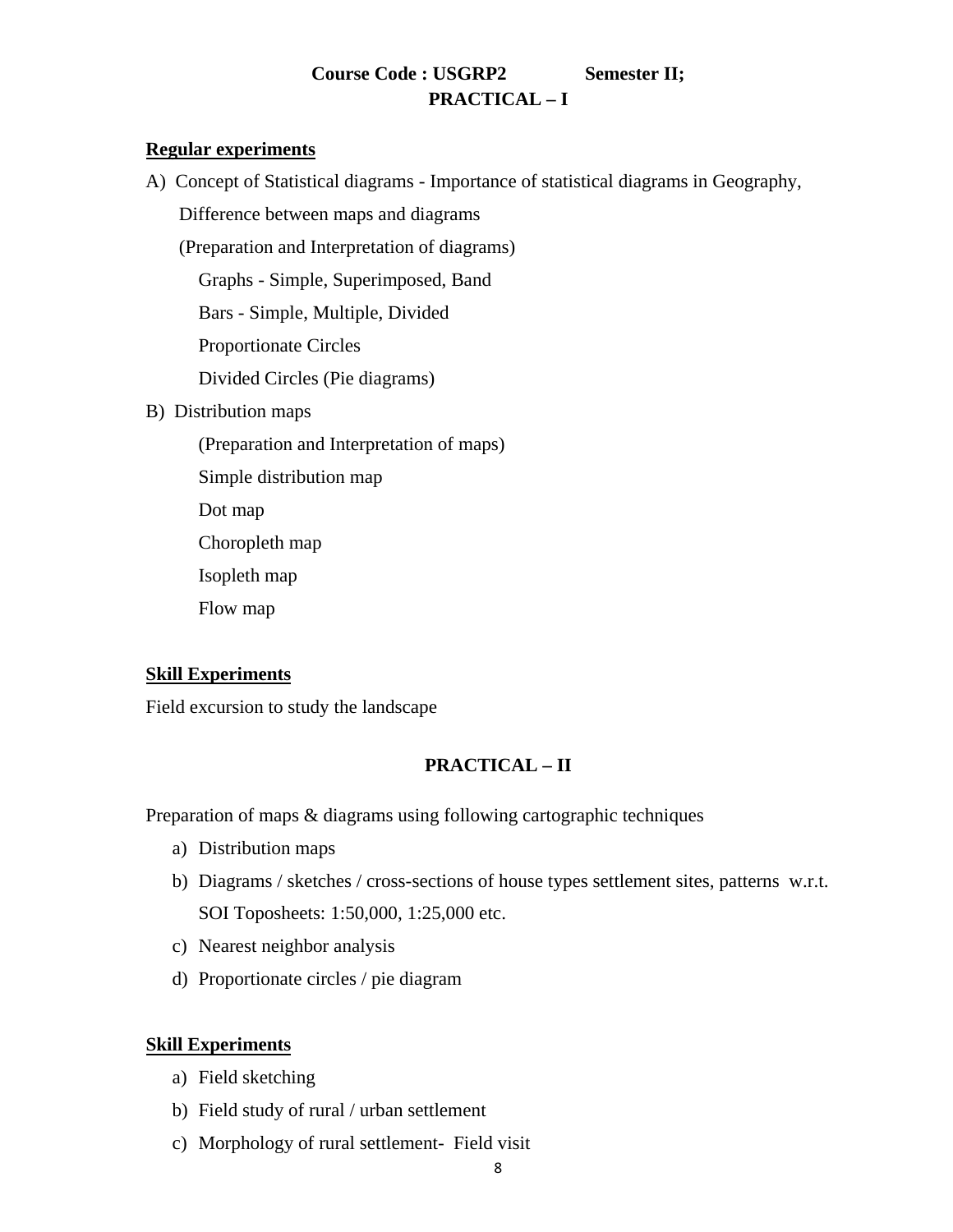### **References**

### **Course Code : USGR101 and USGR201**

- 1. Husain M. : Human Geography, 2007
- 2. Bunnett : Physical Geography in Diagrams, Longmans, 2007
- 3. Goh Cheng Leong : Certificate Physical and Human Geography, Oxford, 2003
- 4. Strahler A.N. : Physical Geography : Science & Systems of Human Environment, 2002
- 5. Lal D.S. :Climatology, Pustak Bhawan, 2002
- 6. Singh R.L. : Elements of Practical Geography, 2007
- 7. Reddy Anjali : A text Book of Remote Sensing and Geographical Information System, BSP BS publications, 2001
- 8. Chandna, R.C. : Geography of population : concepts, Determinants and patterns, Kalyani Publishers, New Delhi, 2000
- 9. Hassan, M.I. : Population Geography, Rawat Publications, 2005
- 10. Census of India, 2001 series I, India Provisional Population Tables, Published by
- 11. Registrar General & Census Commissioner, India, 2001
- 12. Carter Harold : The study of Urban Geography, Arnold, 1995
- 13. Clark J. : Population Geography, Permagon Press, New York, 1965
- 14. UNDP: Human Development Report, Oxford University Press, 2001
- 15. Deshpande C.D. : Shahare, Continental Prakashan, Pune, 1983 (Marathi)

## **Course Code : USGR102 and USGR202**

- 1. Robinson H. (1978) : Human Geography, Macdonalds & Evans
- 2. Johnson R. J. & Others (1983) : The Disctionary of Human Geography, Blackwell England
- 3. Goodall B. (1987): The Dictionary of Human Geography, Penguin
- 4. Knowless R & Wareing (1983) : Economic & Social Geography Made Simple
- 5. Money D. C. (1962) : Introduction to Human Geography, University Tutorial Press, London
- 6. Leong G. C. & Morgan G. C. (1990) : Human & Economic Geography, Oxford University Press
- 7. Rubenstein J. M. (1989): The Cultural Landscape An Introduction to Human Geography, McMillan Publishing company
- 8. Haggett P. (1975) : Geography : A Modern Synthesis, Harper & Row, London
- 9. French B. & Squire S. (1974) : Human & Economic Geography, Oxford University Press
- 10. Gillett J. (1988): Urban & Rural Geography, Longman
- 11. Leong G. C. (1974) : Certificate Physical & Human Geography, Oxford University Press
- 12. Bennett R. B. (1977) : General Geography in Diagrams, Longman London
- 13. Knapp, Ross & McCrae (1989): Challenge of the Human Environment, Longman, London
- 14. Ahirrao W. R. & Others (1992) : A Textbook of Principles of Human Geography, Nirali Prakashan
- 15. Cain H. R. (1975) : Human & Economic Geography, Longman
- 16. Chandna R. C. (1992): A Geography of Population, Kalyani Publishers, Ludhiyana
- 17. Manorama Yearbook (2007) : Malayala Manorama Press, Kottayam
- 18. Singh S. (2007) : Geography, Tata McGraw Hill
- 19. India Yearbook (2007) : Government of India Publications
- 20. Beaujeau Garnier J. (1966) : Geography of Population, St.Martins Press, NY
- 21. Majid Hussain (2006): Human Geography